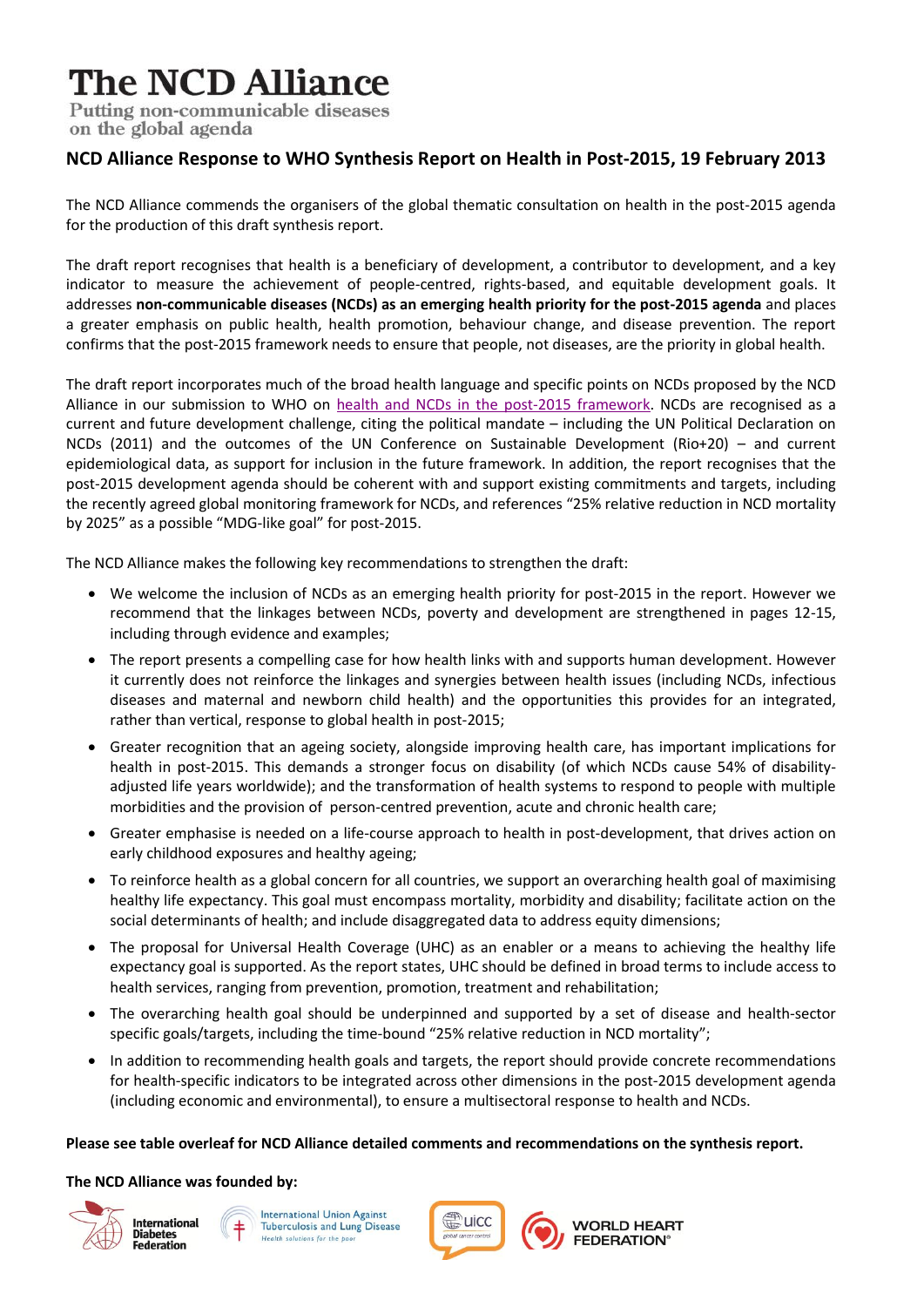## **NCD Alliance Detailed Recommendations**

| #              | <b>Chapter</b>                         | <b>NCD Alliance Comments</b>                                                                                                                                                                                                                                                                                                                                                                                                                                                                                                                                                                                                                                                                                                                                                                                                                                                                                                                                                                                                                                                                            |
|----------------|----------------------------------------|---------------------------------------------------------------------------------------------------------------------------------------------------------------------------------------------------------------------------------------------------------------------------------------------------------------------------------------------------------------------------------------------------------------------------------------------------------------------------------------------------------------------------------------------------------------------------------------------------------------------------------------------------------------------------------------------------------------------------------------------------------------------------------------------------------------------------------------------------------------------------------------------------------------------------------------------------------------------------------------------------------------------------------------------------------------------------------------------------------|
| 3              | Lessons from the health<br><b>MDGs</b> | <b>General Points</b>                                                                                                                                                                                                                                                                                                                                                                                                                                                                                                                                                                                                                                                                                                                                                                                                                                                                                                                                                                                                                                                                                   |
|                |                                        | We support the report's evaluation of the Millennium Development Goals (MDGs) from a<br>health perspective. With three of the eight goals directly related to improving health<br>outcomes (MDGs 4, 5 and 6), the MDGs are rightly credited as a major contributor to the<br>global acceptance today of the centrality of health to human development. The three<br>health-related goals have directly driven significant progress in global health over the last<br>decade, and other goals including MDG 3 on gender equality and women's empowerment<br>and MDG 2 on education have indirectly supported by creating the enabling environment<br>for health. To safeguard progress made on the MDGs and to continue to drive sustainable<br>and equitable development, the post-2015 development agenda must continue the<br>health-related "unfinished business" of the MDGs (MDGs 4, 5, and 6), as well as taking<br>into account the current and emerging global health priorities including NCDs.                                                                                                |
|                |                                        | <b>Specific Comments</b>                                                                                                                                                                                                                                                                                                                                                                                                                                                                                                                                                                                                                                                                                                                                                                                                                                                                                                                                                                                                                                                                                |
|                |                                        | P8: MDG 8E: Access to essential NCD medicines remains unacceptably low worldwide.<br>Large disparities exist between high-income, middle-income, and low-income countries,<br>and within countries, in access to medicines and technologies for NCDs and for infectious<br>and acute diseases. Mean availability of essential medicines in 36 low- and middle-income<br>countries (LMCs) was about 36% for NCDs versus 54% for acute diseases in the public<br>sector, and 55% versus 66% in the private sector. <sup>1</sup> In 2007, the UN Secretary General<br>established the MDG Gap Task Force to consolidate information about progress towards<br>MDG 8. In each of its four annual reports of MDG 8 since 2008, the Task Force has noted<br>the need for increased attention to access to medicines for NCDs. <sup>2</sup> In recognition of this, in<br>November 2012 governments agreed a global target of 80% availability of affordable basic<br>technologies and essential medicines, including generics, required to treat major NCDs in<br>both public and private facilities by 2025. |
|                |                                        | P9: Vertical nature of goals: Must include that the vertical nature of goals has contributed<br>to a skewed distribution of Development Assistance for Health (DAH) and fragmented<br>health systems in LMCs. For example, although NCDs account for 60% of the global burden<br>of disease, they received just 0.8% of the USD 28.2 billion DAH in 2010. <sup>3</sup> As a result, health<br>systems in many LMCs are still designed to respond to single episodes of care, and are ill<br>equipped to manage changing disease patterns with a growing burden of NCDs and<br>multimorbidity.                                                                                                                                                                                                                                                                                                                                                                                                                                                                                                           |
| $\overline{4}$ | How health is linked to<br>development | <b>General Points</b>                                                                                                                                                                                                                                                                                                                                                                                                                                                                                                                                                                                                                                                                                                                                                                                                                                                                                                                                                                                                                                                                                   |
|                |                                        | There is a lack of concrete examples to illustrate the linkages between NCDs and<br>development in this chapter. NCDs are linked to and are affected by all aspects of human<br>development, including poverty, equity, education, and other health priorities. The NCD<br>Alliance provides some examples below for inclusion in this chapter.                                                                                                                                                                                                                                                                                                                                                                                                                                                                                                                                                                                                                                                                                                                                                         |
|                |                                        | • Currently this chapter makes the case for the linkages between health and other post-2015<br>development themes. But it does not emphasise the linkages between health issues<br>themselves, and the opportunities these synergies provide for accelerating development.<br>For example, NCDs are strongly linked with infectious diseases and maternal health. HPV<br>causes most cervical cancer; tobacco use increases the risk of TB; diabetes increases new<br>cases of TB; <sup>4</sup> people living with HIV/AIDS often having high rates of NCDs; <sup>5</sup> poor maternal<br>health and undernutrition increases the risk of NCDs in future generations; and certain<br>NCDs (gestational diabetes), if undiagnosed, can be life-threatening maternal health<br>issues. <sup>6</sup><br><b>Specific Comments</b>                                                                                                                                                                                                                                                                          |
|                |                                        |                                                                                                                                                                                                                                                                                                                                                                                                                                                                                                                                                                                                                                                                                                                                                                                                                                                                                                                                                                                                                                                                                                         |
|                |                                        | • P12: Health impact on national economic output: Add that health affects national<br>economic output because people with disease or disability are likely to be less productive<br>at work, lose their job, and retire prematurely, decreasing household earnings and<br>increasing the risks of poverty. An angle that is not addressed in the report is foregone<br>national income. For example, the projected cumulative global loss of economic output<br>due to NCDs for 2011-2030 is estimated at \$47 trillion, with around \$21.3 trillion (46%) in<br>LMCs. <sup>7</sup> Few, if any, countries have the fiscal strength to meet the future health, economic<br>and social burden that NCDs will impose, which raises concerns of economic stability,<br>arrested development and government fragility $-$ with implications for global security as                                                                                                                                                                                                                                          |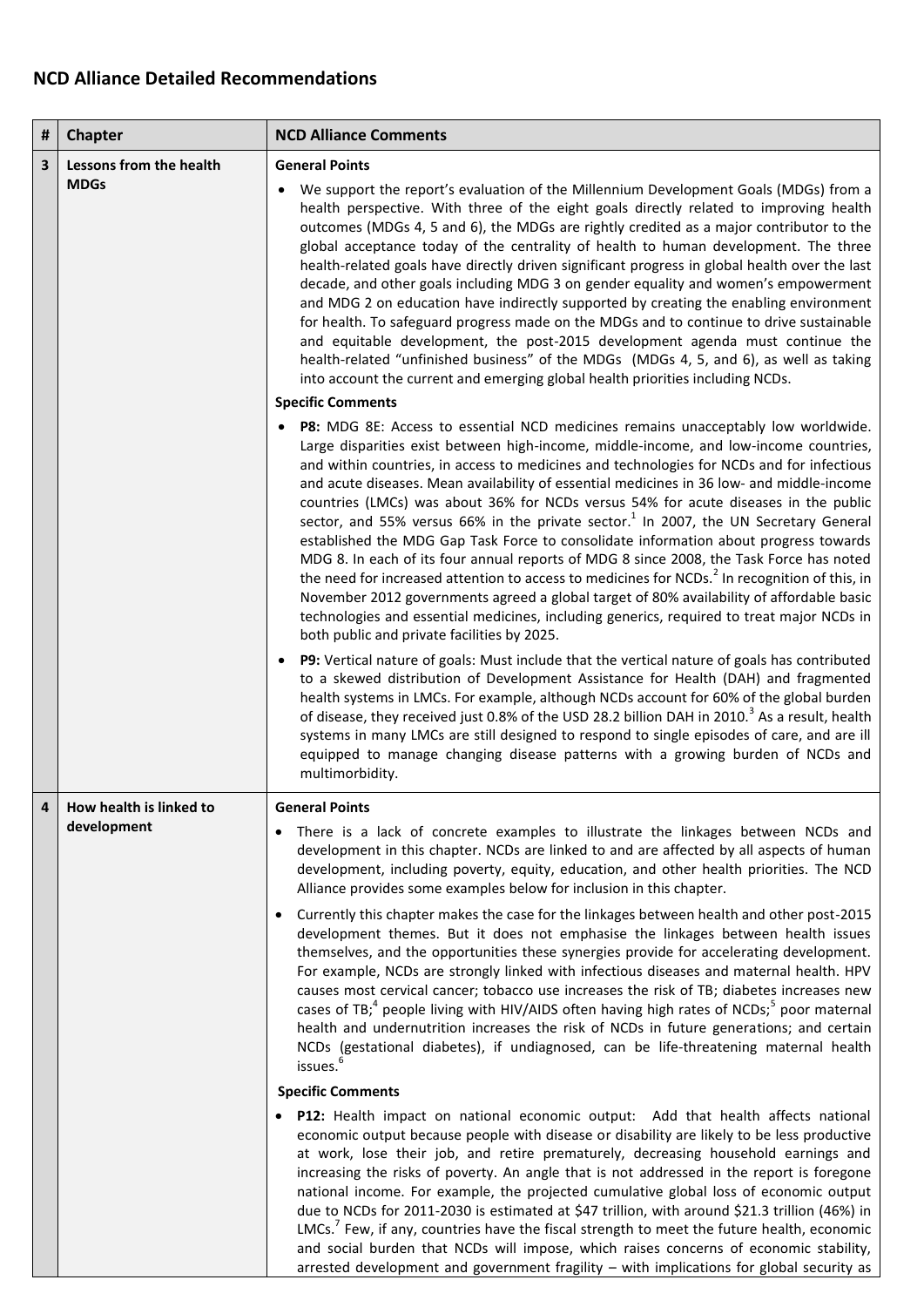|   |                                     |           | well as foreign policy. In addition, NCDs are increasingly affecting people in their prime<br>working years - almost half of all deaths caused by NCDs in LMCs occur in people younger<br>than 60 years.                                                                                                                                                                                                                                                                                                                                                                                                                                                                                                                        |
|---|-------------------------------------|-----------|---------------------------------------------------------------------------------------------------------------------------------------------------------------------------------------------------------------------------------------------------------------------------------------------------------------------------------------------------------------------------------------------------------------------------------------------------------------------------------------------------------------------------------------------------------------------------------------------------------------------------------------------------------------------------------------------------------------------------------|
|   |                                     |           | <b>P13:</b> Inequalities: NCDs are an important gender equity issue as they are the leading cause<br>of death in women in most countries. Prevention of NCDs promotes women's health, and<br>the provision of care for NCDs increases opportunities and promotes empowerment for<br>women and girls.                                                                                                                                                                                                                                                                                                                                                                                                                            |
|   |                                     | $\bullet$ | P13: Environmental sustainability: Approximately one quarter of all global death and<br>disability is due to environmental factors. <sup>9</sup> NCD risk often stems from unsustainable<br>environmental systems and practices, such as unplanned and rapid urbanization which<br>can result in sedentary lifestyles and increased air pollution, and industrialised agriculture<br>and food systems that contribute to greenhouse gas emissions and result in greater<br>availability of processed foods that are high in fats, sugar and salt.                                                                                                                                                                               |
|   |                                     |           | <b>P13:</b> Economic growth and employment: Currently the linkages between health and<br>poverty eradication, particularly at the household level (MDG 1) are not sufficiently<br>addressed. For example, healthcare costs are a financial risk for poor households. Out of<br>pocket payments for NCD treatment and care (and for causes of chronic diseases such as<br>tobacco and alcohol use) can trap poor households in cycles of catastrophic expenditure,<br>impoverishment, and illness, particularly in LMCs that lack social and health insurance.<br>This diminishes household earnings and hinders a family's ability to provide for and<br>educate children. <sup>10</sup>                                        |
|   |                                     |           | P13: Conflict and fragility: Health has implications for global security as well as foreign<br>policy. The UN Secretary General's report on global health and foreign policy identifies<br>NCDs among health-related challenges that must be addressed by foreign policy. <sup>11</sup>                                                                                                                                                                                                                                                                                                                                                                                                                                         |
|   |                                     |           | P14: Food and nutrition security: The focus on the double burden of undernutrition and<br>overweight and obesity should be strengthened. For the first time, more people are<br>overweight than underweight. Around 2 billion of the 7 billion global population are<br>overweight, and under one billion are undernourished. <sup>12</sup> 65% of the world's population<br>lives in a country where overweight and obesity kills more people than underweight. <sup>13</sup><br>Action should be directed at ensuring universal access to "sustainable diets" - defined as<br>diets with low environmental impacts which contribute to food and nutrition security and<br>to healthy life for present and future generations. |
|   |                                     |           | P14: Education: Education is a determinant of health, with a critical role in improving<br>health. Schools can encourage the early adoption of healthy lifestyles, including abstaining<br>from tobacco use, promoting physical activity, avoiding alcohol, encouraging healthy dietary<br>habits, safe sex practices.                                                                                                                                                                                                                                                                                                                                                                                                          |
|   |                                     | $\bullet$ | P14: Health as a critical pathway to human rights and equality: Addressing stigma,<br>discrimination and marginalisation is part of the social determinants agenda and will be<br>critical for progress on the global NCD epidemic. NCDs weaken social cohesion through<br>stigma and discrimination. Stigma promotes a culture of secrecy that can create a barrier<br>to diagnosis, treatment, employment and marriage, and prevent people with NCDs from<br>playing an active part in society. <sup>14</sup>                                                                                                                                                                                                                 |
| 5 | <b>Health priorities post-2015:</b> |           | <b>General Points</b>                                                                                                                                                                                                                                                                                                                                                                                                                                                                                                                                                                                                                                                                                                           |
|   | opportunities and challenges        |           | We fully support the inclusion of NCDs as an emerging health priority in this chapter. As<br>the Global Burden of Disease (GBD) study reveals, NCDs account for 34.5 million of the<br>52.8 million deaths in 2010 (65%). <sup>15</sup> With 23 million of these deaths (80%) occuring in the<br>poorest countries, these diseases exact a heavy and growing toll on physical health,<br>economic security and human development. <sup>16</sup>                                                                                                                                                                                                                                                                                 |
|   |                                     |           | The NCD epidemic also illustrates the need for a different approach to global health in<br>post-2015. First, greater attention needs to be paid to disability, of which NCDs cause 54%<br>of disability-adjusted life years worldwide. <sup>17</sup> Second, a life-course approach is required,<br>addressing early childhood exposures, conventional risk factor prevention, and approaches<br>that encourage healthy ageing. The life-course approach is currently neglected in the<br>synthesis report. And third, a greater focus is needed on health literacy, education and<br>patient empowerment, as many NCDs are chronic, lifelong conditions.                                                                       |
|   |                                     | $\bullet$ | Currently this chapter does not emphasise that an ageing society, alongside improving<br>health care, means that a significant health challenge in post-2015 will be people with<br>multiple morbidities - "multimorbidity". Multimorbidity disproportionately affects the<br>poorest. For example, around 9 million people in LMCs now benefit from antiretroviral<br>treatment (ART) with remarkably improved survival, but with new comorbidities such as                                                                                                                                                                                                                                                                    |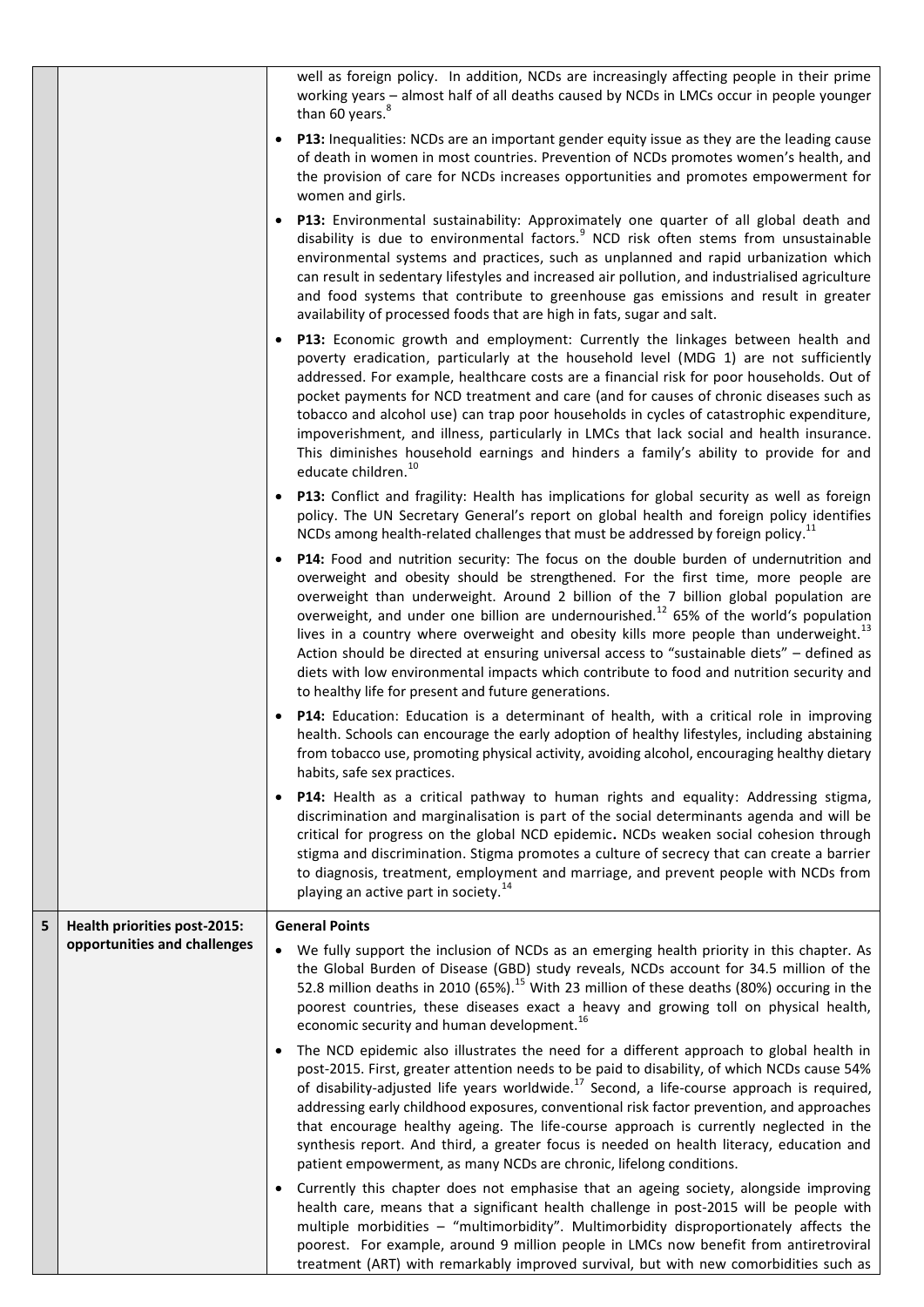|                         |                                                                             | diabetes or cardiovascular disease. <sup>18</sup> Management of people with NCDs and<br>multimorbidity requires health systems to be transformed to be able to deliver preventive,<br>acute and chronic health care; resourced by a trained workforce and a reliable supply of<br>quality-assured medicines and technologies; improved self-management and person-<br>centred care; and regular monitoring and evaluations.                                                                                                                                                                                                                                                                                                                                                                                                                  |
|-------------------------|-----------------------------------------------------------------------------|----------------------------------------------------------------------------------------------------------------------------------------------------------------------------------------------------------------------------------------------------------------------------------------------------------------------------------------------------------------------------------------------------------------------------------------------------------------------------------------------------------------------------------------------------------------------------------------------------------------------------------------------------------------------------------------------------------------------------------------------------------------------------------------------------------------------------------------------|
|                         |                                                                             | <b>Specific Comments</b>                                                                                                                                                                                                                                                                                                                                                                                                                                                                                                                                                                                                                                                                                                                                                                                                                     |
|                         |                                                                             | P18: The description of the global NCD epidemic could be strengthened, to reinforce both<br>the magnitude of the epidemic - in terms of morbidity, mortality and distribution; and the<br>impact these diseases have on poverty and development, particularly in LMCs. NCDs are<br>the leading cause of death in LMCs, representing 29 million of the 36 million NCD deaths<br>every year. <sup>19</sup> In absolute terms, deaths from NCDs in LMCs are projected to rise by over<br>50% by 2030, with the largest increase in Sub-Saharan Africa and South Asia. <sup>20</sup> At the<br>country level, it is people of lower socioeconomic status, and those in poor and<br>marginalised communities, who face greater exposure to the leading risk factors and are at<br>higher risk of dying from NCDs than those in advantaged groups. |
|                         |                                                                             | <b>P19:</b> 'Another major global transition is the shift from risks related to poverty to lifestyle<br>risks: tobacco smoking, alcohol use, poor diet, over eating, and lack of exercise". In this<br>section, the importance of the enabling environments is underplayed. For example, rather<br>than "overeating", the report should emphasise that the global food system is deeply<br>dysfunctional and does not meet the world's dietary needs. The global food system often<br>works against, rather than facilitating healthier choices. <sup>21</sup>                                                                                                                                                                                                                                                                               |
|                         |                                                                             | P19: "Tackling risk factors will also require actions beyond the health system, for example,<br>road transport, ambient air pollution". Add "indoor air pollution (tobacco smoke, solid fuel<br>use for cooking, heating and light), and agricultural and food policies".                                                                                                                                                                                                                                                                                                                                                                                                                                                                                                                                                                    |
|                         |                                                                             | <b>P19:</b> 'To reduce the growing burden of NCDs and their associated burden of premature<br>mortality, disability, and health-care costs' Recommend changing 'premature' to<br>'preventable'.                                                                                                                                                                                                                                                                                                                                                                                                                                                                                                                                                                                                                                              |
|                         |                                                                             | <b>P20:</b> 'On the other hand, ageing populations are associated with a shift in the patterns of<br>disease away from infectious diseases towards non- communicable conditions such as<br>cancer, heart disease'. Recommend adding chronic respiratory disease, and diabetes.                                                                                                                                                                                                                                                                                                                                                                                                                                                                                                                                                               |
|                         |                                                                             |                                                                                                                                                                                                                                                                                                                                                                                                                                                                                                                                                                                                                                                                                                                                                                                                                                              |
| 6                       | Health in the post-2015                                                     | <b>General Points</b>                                                                                                                                                                                                                                                                                                                                                                                                                                                                                                                                                                                                                                                                                                                                                                                                                        |
|                         | development agenda: guiding<br>principles, goals, indicators<br>and targets | • We support an overarching health goal, articulated as reducing preventable morbidity and<br>mortality by maximising healthy life expectancy. It is critical that this goal is framed to<br>reinforce health as a global concern for all countries. It must encompass mortality,<br>morbidity and disability, and facilitate action on the social determinants of health.<br>Disaggregated data to address equity dimensions will be very important.                                                                                                                                                                                                                                                                                                                                                                                        |
|                         |                                                                             | The proposal for Universal Health Coverage (UHC) as an enabler or a means to achieving<br>the healthy life expectancy goal is supported. As the chapter states, UHC should be defined<br>in broad terms to include access to health services (not health care services), ranging from<br>prevention, promotion, treatment and rehabilitation. However as NCD prevention requires<br>more than access to personal services, UHC alone will not sufficiently address NCDs in<br>post-2015. It is therefore critical that health-sensitive indicators are included across other<br>dimensions such as environmental and economic development.                                                                                                                                                                                                   |
|                         |                                                                             | To underpin the overarching health goal of maximising healthy life expectancy, there<br>needs to be a selection of disease and health sector-specific targets. Since NCDs are a<br>major contributor to ill health, the post-2015 development agenda should include<br>measurable targets for prevention and control of NCDs that lead to the achievements of<br>the global goal of a 25% reduction in relative mortality from NCDs by 2025. As articulated<br>on page 24, the NCD targets and indicators under the health goal should explicitly link to<br>the agreed global monitoring framework on the prevention and control of NCDs, to be<br>adopted by the World Health Assembly in May 2013.                                                                                                                                        |
|                         |                                                                             | <b>Specific Comments</b>                                                                                                                                                                                                                                                                                                                                                                                                                                                                                                                                                                                                                                                                                                                                                                                                                     |
|                         |                                                                             | P20: In addition to the principles already specified, integrated health systems and the life<br>$\bullet$<br>course approach to health should also be included, as well as gender equity.                                                                                                                                                                                                                                                                                                                                                                                                                                                                                                                                                                                                                                                    |
| $\overline{\mathbf{z}}$ | Implementation: mutual<br>accountability and shared                         | <b>General Comments</b><br>We support the recommendation that innovative, multisectoral partnerships are the<br>٠                                                                                                                                                                                                                                                                                                                                                                                                                                                                                                                                                                                                                                                                                                                            |

progress, drive innovative solutions with sustainable resourcing that go beyond the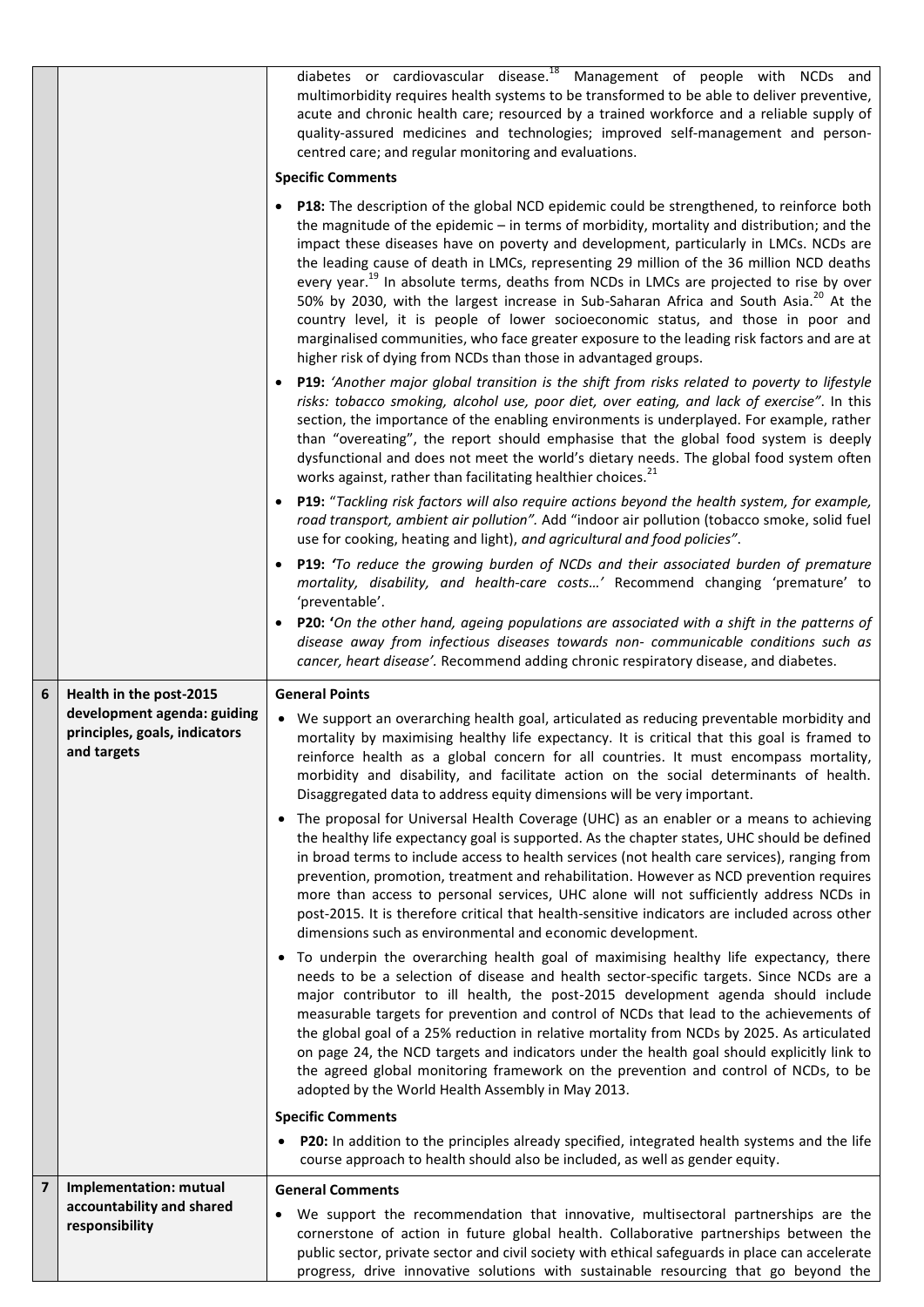|   |                           | traditional donor-recipient paradigm, and promote mutual accountability and<br>responsibility in achieving health-related goals.                                                                                                                                                                                                                                                                                                                                                                                                                                                                                                                                                                                                                    |  |  |
|---|---------------------------|-----------------------------------------------------------------------------------------------------------------------------------------------------------------------------------------------------------------------------------------------------------------------------------------------------------------------------------------------------------------------------------------------------------------------------------------------------------------------------------------------------------------------------------------------------------------------------------------------------------------------------------------------------------------------------------------------------------------------------------------------------|--|--|
|   |                           | <b>Specific Points</b>                                                                                                                                                                                                                                                                                                                                                                                                                                                                                                                                                                                                                                                                                                                              |  |  |
|   |                           | <b>P31</b> : 'Some inputs suggest that WHO – as the only multilateral agency able to set norms,<br>standards and surveillance for health - retain a stewardship role and provide strategic<br>direction for multiple stakeholders with a robust framework for interaction.' Undoubtedly<br>the leadership and stewardship role of WHO in global health and health in post-2015<br>remains paramount. However it is also critical that WHO coordinates the entire UN system<br>to contribute towards the achievement of good health, particularly the H4+ (UNAIDS,<br>UNFPA, UNICEF, UN Women, WHO, and the World Bank); and support the UN<br>Development Programme (UNDP) as the coordinating body for development issues across<br>the UN system. |  |  |
| 8 | Framing the future agenda | <b>General Comments</b>                                                                                                                                                                                                                                                                                                                                                                                                                                                                                                                                                                                                                                                                                                                             |  |  |
|   | for health                | We support the recommendation for health goals to be relevant for all people in all<br>٠<br>countries, and for the health goals to be politically aspirational as a force for change.<br>However we are against using the term "hierarchy of goals", as this could foster<br>competition.                                                                                                                                                                                                                                                                                                                                                                                                                                                           |  |  |
|   |                           | Although chapter 6 clearly states that new health-related goals/targets need to underpin<br>the overarching health goal of maximising healthy life expectancy, in this chapter there is<br>no mention of NCD-specific goals or targets. Recommend adding in the proposal of 25%<br>relative reduction in premature NCD morbidity and mortality, drawing from the recently<br>agreed global monitoring framework for NCDs.                                                                                                                                                                                                                                                                                                                           |  |  |
|   |                           | In addition to recommending health goals and targets, this chapter must recommend<br>health-specific indicators to be integrated across the other dimensions of the post-2015<br>development agenda. As chapter 4 states, health is an important indicator of human<br>development. Drawing from a recent WHO expert meeting on health indicators for<br>sustainable development, below are some examples that are relevant to health and<br>$NCDs22$ :                                                                                                                                                                                                                                                                                             |  |  |
|   |                           | <b>Social Development</b>                                                                                                                                                                                                                                                                                                                                                                                                                                                                                                                                                                                                                                                                                                                           |  |  |
|   |                           | Nutrition:                                                                                                                                                                                                                                                                                                                                                                                                                                                                                                                                                                                                                                                                                                                                          |  |  |
|   |                           | Adequate access to protein supply                                                                                                                                                                                                                                                                                                                                                                                                                                                                                                                                                                                                                                                                                                                   |  |  |
|   |                           | Excessive adult saturated fat consumption                                                                                                                                                                                                                                                                                                                                                                                                                                                                                                                                                                                                                                                                                                           |  |  |
|   |                           | Prevalence of stunting in children under five years<br>$\bullet$                                                                                                                                                                                                                                                                                                                                                                                                                                                                                                                                                                                                                                                                                    |  |  |
|   |                           | Prevalence of obesity in children under five years and in adults                                                                                                                                                                                                                                                                                                                                                                                                                                                                                                                                                                                                                                                                                    |  |  |
|   |                           | <b>Environmental Development</b>                                                                                                                                                                                                                                                                                                                                                                                                                                                                                                                                                                                                                                                                                                                    |  |  |
|   |                           | Proportion of urban population living in slums<br>٠                                                                                                                                                                                                                                                                                                                                                                                                                                                                                                                                                                                                                                                                                                 |  |  |
|   |                           | Burden of air pollution-related diseases and injuries                                                                                                                                                                                                                                                                                                                                                                                                                                                                                                                                                                                                                                                                                               |  |  |
|   |                           | Household access to modern, low-emissions heating and cooking technologies<br>Safe, equitable, energy-efficient transport including opportunities for physical<br>activity                                                                                                                                                                                                                                                                                                                                                                                                                                                                                                                                                                          |  |  |
|   |                           | <b>Economic Development</b>                                                                                                                                                                                                                                                                                                                                                                                                                                                                                                                                                                                                                                                                                                                         |  |  |
|   |                           | Percentage of household income spent on fuel and electricity                                                                                                                                                                                                                                                                                                                                                                                                                                                                                                                                                                                                                                                                                        |  |  |
|   |                           | Proportion of employed people living below \$1 (PPP) per day due to medical<br>expenses                                                                                                                                                                                                                                                                                                                                                                                                                                                                                                                                                                                                                                                             |  |  |
|   |                           | Proportion of unhealthy/healthy population below \$1 (PPP) per day                                                                                                                                                                                                                                                                                                                                                                                                                                                                                                                                                                                                                                                                                  |  |  |